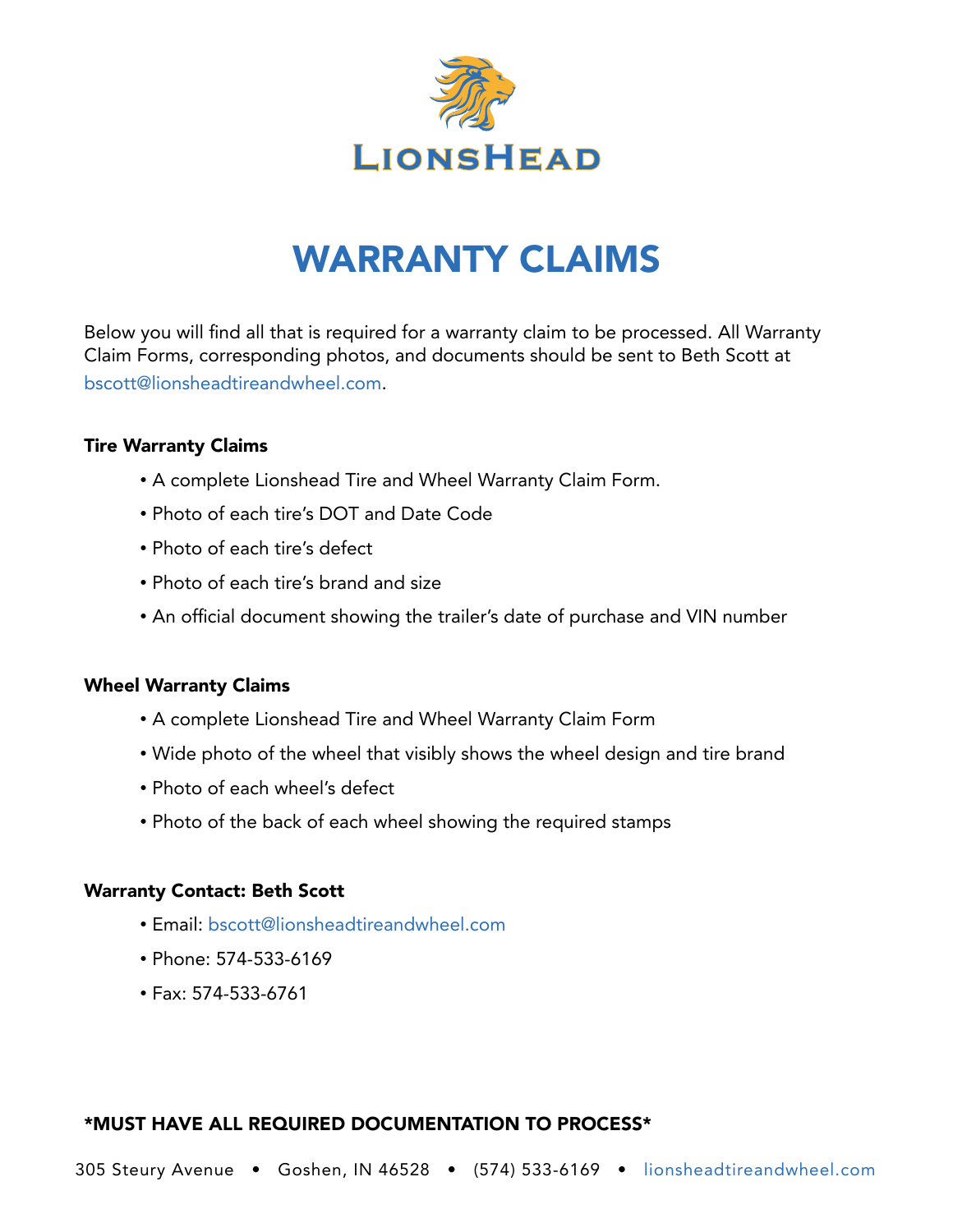

## Warranty Claim Form

| Claim Date: The Claim Date:<br>Tire Claim $\Box$<br>Wheel Claim<br><b>Shipping Address</b><br>Please check if this address is residential or commercial (dealership):                                                                | Residential $\Box$<br>Commercial                                |
|--------------------------------------------------------------------------------------------------------------------------------------------------------------------------------------------------------------------------------------|-----------------------------------------------------------------|
|                                                                                                                                                                                                                                      |                                                                 |
| <b>Tire Information</b>                                                                                                                                                                                                              |                                                                 |
| DOT CODE(S):<br>One 4 Digit code Per Tire<br>Date CODE(S):<br>One 4 Digit code Per Tire                                                                                                                                              |                                                                 |
| <b>Wheel Information</b>                                                                                                                                                                                                             |                                                                 |
| Wheel Type: Steel $\Box$<br>Aluminum<br>Wheel Size: [10"] [12"] [13"] [14"] [15"] [16"] [17.5"]<br>Click on/Place a check on One<br>Number of Lugs: $\boxed{4}$ $\boxed{5}$ $\boxed{6}$ $\boxed{8}$<br>Click on/Place a check on One | <b>Wheel Color: Silver</b><br>Gunmetal<br><b>Black</b><br>White |
| <b>Contact Information</b>                                                                                                                                                                                                           |                                                                 |
| Dealer Name: _________                                                                                                                                                                                                               |                                                                 |
|                                                                                                                                                                                                                                      |                                                                 |
|                                                                                                                                                                                                                                      |                                                                 |
| <b>Description of Defect:</b>                                                                                                                                                                                                        |                                                                 |

#### \*MUST HAVE ALL REQUIRED DOCUMENTATION TO PROCESS\*

305 Steury Avenue • Goshen, IN 46528 • (574) 533-6169 • [lionsheadtireandwheel.com](http://lionsheadtireandwheel.com)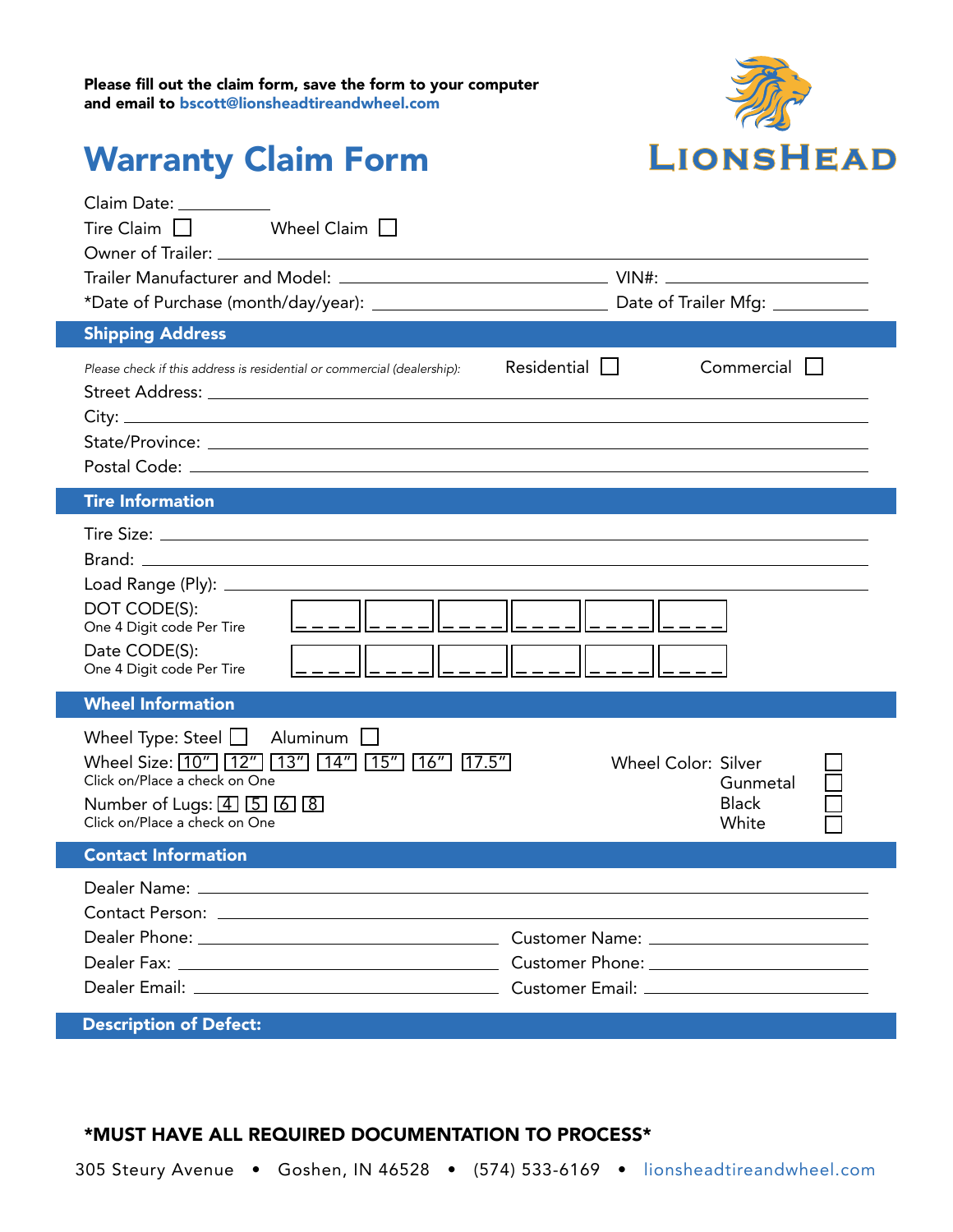

## Tire Claim Photo Requirements

Along with a complete Warranty Claim form, three photographs (per tire) are required for a claim to be processed. We need to have a photograph of the DOT & Date code, the Defect, and the tire brand and size. Below is an example of how these pictures should look. Please send the following photos, along with a complete warranty claim form to Beth Scott at [bscott@lionsheadtireandwheel.com](mailto:bscott%40lionsheadtireandwheel.com?subject=).

## 1. DOT and Date Code



2. Tire Defect



3. Brand and Size

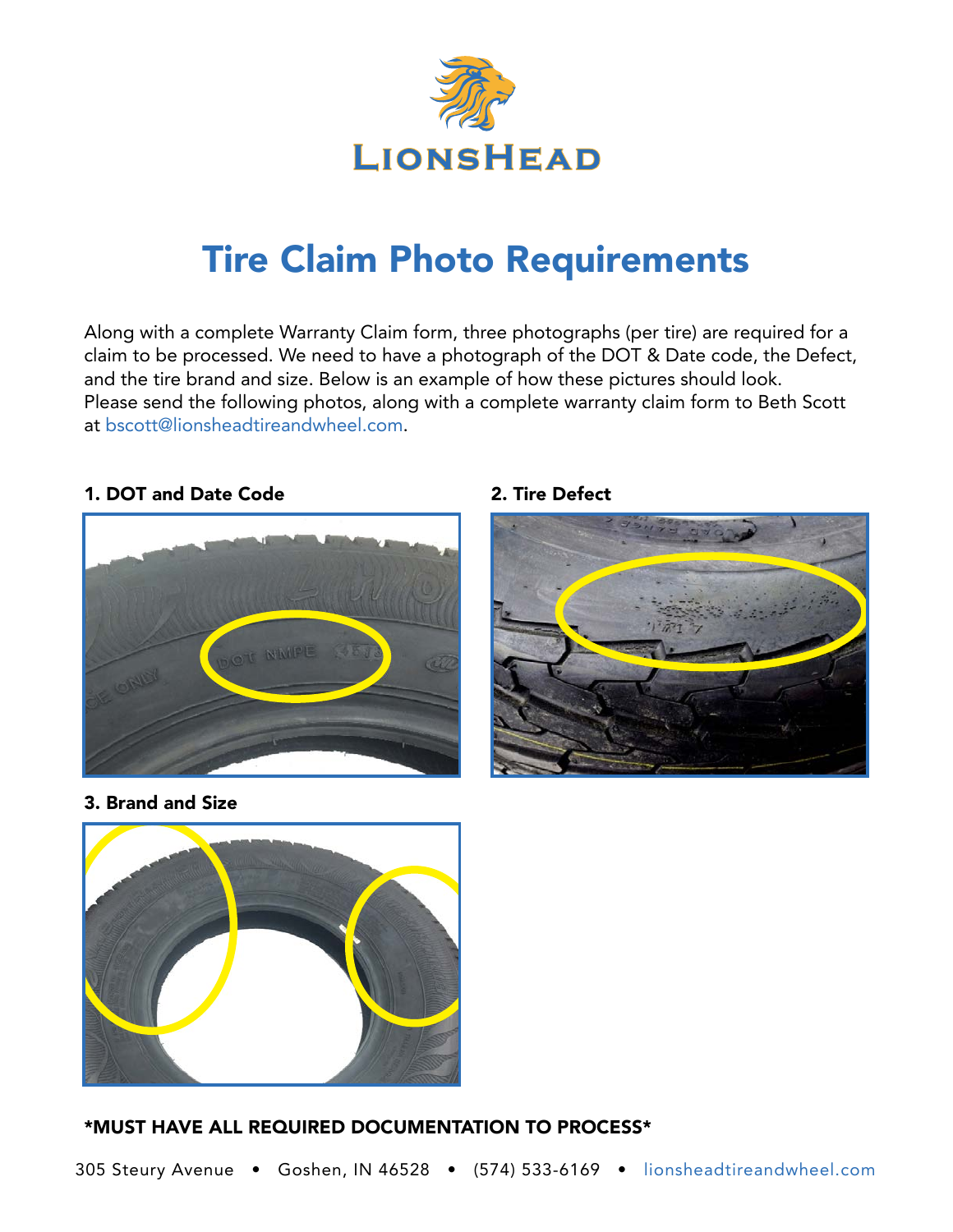

## Aluminum Wheel Claim Photo Requirements

Along with a complete Warranty Claim for, four photographs (per wheel) are required for a claim to be processed. We need to have a photograph of the wheel that visibly shows the wheel design and tire brand, a photo of each wheel's defect, and a photo of the back of each wheel showing the required stamps. Below is an example of how these pictures should look. Please send the following photos, along with a complete warranty claim form to Beth Scott at [bscott@lionsheadtireandwheel.com](mailto:bscott%40lionsheadtireandwheel.com?subject=).

#### 1. Aluminum Wheel Design



### 2. Aluminum Wheel Defect



3. Required Date Stamp 4. Required Production Stamp